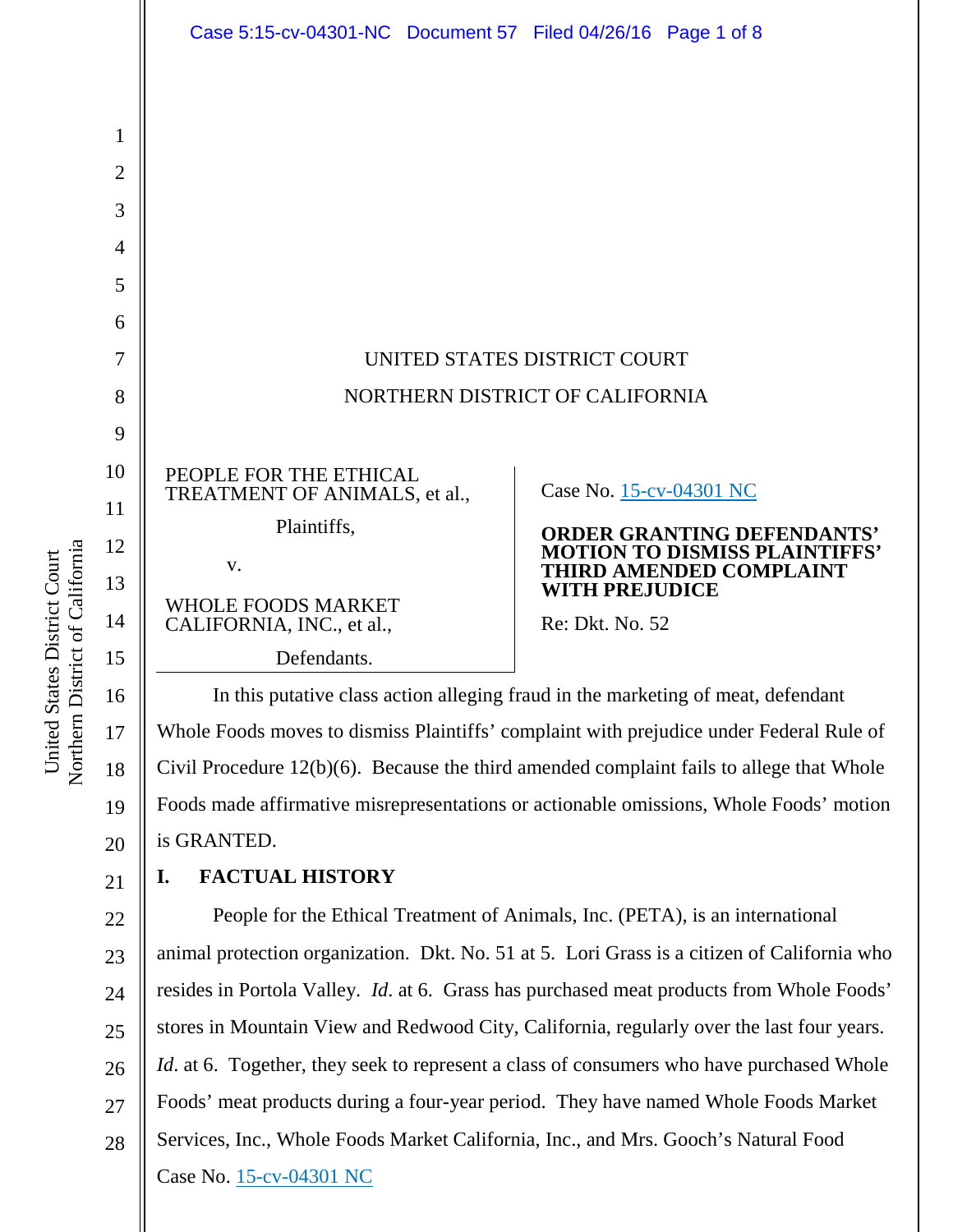Markets, Inc., as defendants. This order refers to the defendants collectively as Whole Foods.

Plaintiffs claim that Whole Foods fraudulently entices consumers into paying a substantial mark-up on its meat products by advertising its meat as a "more humanely treated, higher quality animal product." Dkt. No. 51 at 3. They claim that Whole Foods has violated California law, specifically the Unfair Competition Law (UCL), Cal. Bus. & Prof. Code § 17200, the Consumers Legal Remedies Act (CLRA), Cal. Civ. Code § 1750, and the False Advertising Law (FAL), Cal. Bus. & Prof. Code § 17500.

According to the third amended complaint, the meat section of each Whole Foods retail store is awash with placards, large signs, and napkins advertising their meat products. The signs and napkins display information about a "Global Animal Partnership 5-Step® Rating System," along with promotional slogans and imagery. *Id*. at 10. Global Animal Partnership (GAP) is a non-profit that, while nominally a separate entity, received its initial funding and still receives a majority of its funding from Whole Foods. *Id*. at 8. GAP's board also includes current and former executives of Whole Foods. *Id*. GAP rates animal welfare from one to five plus, and its numerical ratings are approved by the federal Food and Safety Inspection Service (FSIS).

Photographs of the in-store signs, placards, and napkins are attached to the third amended complaint. Plaintiffs assert that Whole Foods' marketing campaign of signs and placards "inundates consumers . . . [such that] class members are saturated over a period of years with the cumulative message of ensuring improved animal treatment intended by Whole Foods." *Id*. at 15.

Grass "does not recall the specifics of the many advertisements she saw before she purchased the Meat Products, [but] she does recall that superior animal welfare was a consistent theme across the advertisements she saw." *Id*. at 7.

Case No. [15-cv-04301 NC](https://ecf.cand.uscourts.gov/cgi-bin/DktRpt.pl?291292) 2 26 27 28 According to Plaintiffs, these advertisements are false because the GAP rating is a "sham" that is not actually enforced and the advertisements do not adequately disclose that "key animal treatment standards" under the GAP rating "are no better or marginally better

1

2

3

4

5

6

7

8

9

10

11

12

13

14

15

16

17

18

19

20

21

22

23

24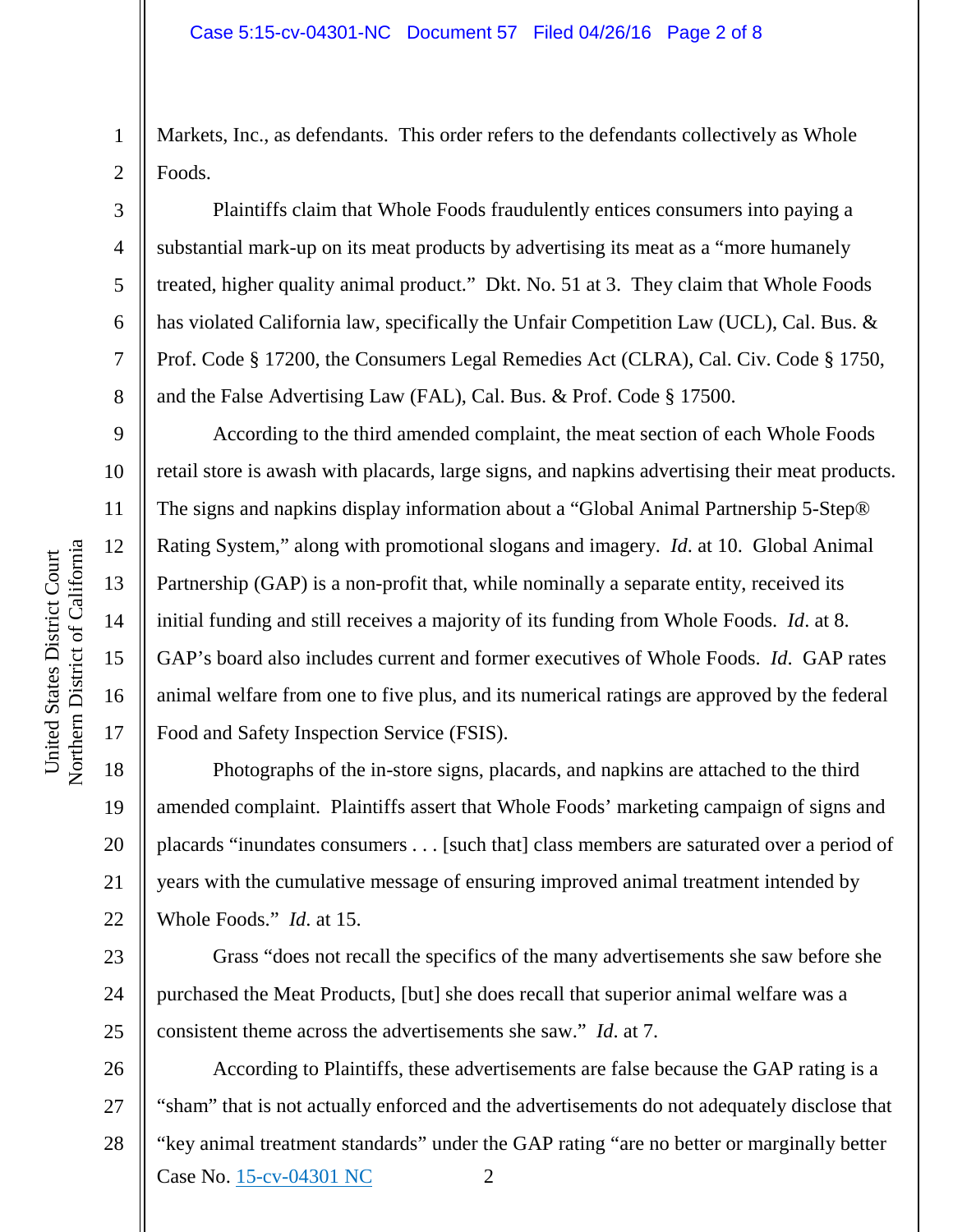than is the common industry practice." *Id*. at 4, 5.

## **II. PROCEDURAL HISTORY**

The Court previously dismissed with leave to amend Plaintiffs' second amended complaint because it did not contain enough information to allege fraud with the specificity required by Rule 9(b) or the line of cases following *In re Tobacco II Cases*, 46 Cal. 4th 298 (2009). Dkt. No. 42. Most importantly, the second amended complaint did not distinguish between in-store advertisements subject to California consumer protection law and federally approved labels that can only be challenged under federal law. *Id*. Plaintiffs filed the third amended complaint and Whole Foods now moves to dismiss the complaint in its entirety. Dkt. No.  $52<sup>1</sup>$  $52<sup>1</sup>$  $52<sup>1</sup>$ 

# **III. LEGAL STANDARD**

A motion to dismiss for failure to state a claim under Rule 12(b)(6) tests the legal sufficiency of a complaint. *Navarro v. Block*, 250 F.3d 729, 732 (9th Cir. 2001). On a motion to dismiss, all allegations of material fact are taken as true and construed in the light most favorable to the non-movant. *Cahill v. Liberty Mut. Ins. Co.*, 80 F.3d 336, 337- 38 (9th Cir. 1996). The Court, however, need not accept as true "allegations that are merely conclusory, unwarranted deductions of fact, or unreasonable inferences." *In re Gilead Scis. Secs. Litig.*, 536 F.3d 1049, 1055 (9th Cir. 2008). Although a complaint need not allege detailed factual allegations, it must contain sufficient factual matter, accepted as true, to "state a claim to relief that is plausible on its face." *Bell Atl. Corp. v. Twombly*, 550 U.S. 544, 570 (2007). A claim is facially plausible when it "allows the court to draw the reasonable inference that the defendant is liable for the misconduct alleged." *Ashcroft v. Iqbal*, 556 U.S. 662, 678 (2009).

If a court grants a motion to dismiss, leave to amend should be granted unless the pleading could not possibly be cured by the allegation of other facts. *Lopez v. Smith*, 203 F.3d 1122, 1127 (9th Cir. 2000).

27

1

2

3

4

5

6

7

8

9

10

11

12

13

14

15

16

17

18

19

20

21

22

23

24

25

<span id="page-2-0"></span>Case No. [15-cv-04301 NC](https://ecf.cand.uscourts.gov/cgi-bin/DktRpt.pl?291292) 3 28 <sup>1</sup> All parties have consented to the jurisdiction of a magistrate judge in accordance with 18 U.S.C. § 636(c). Dkt. Nos. 7, 18.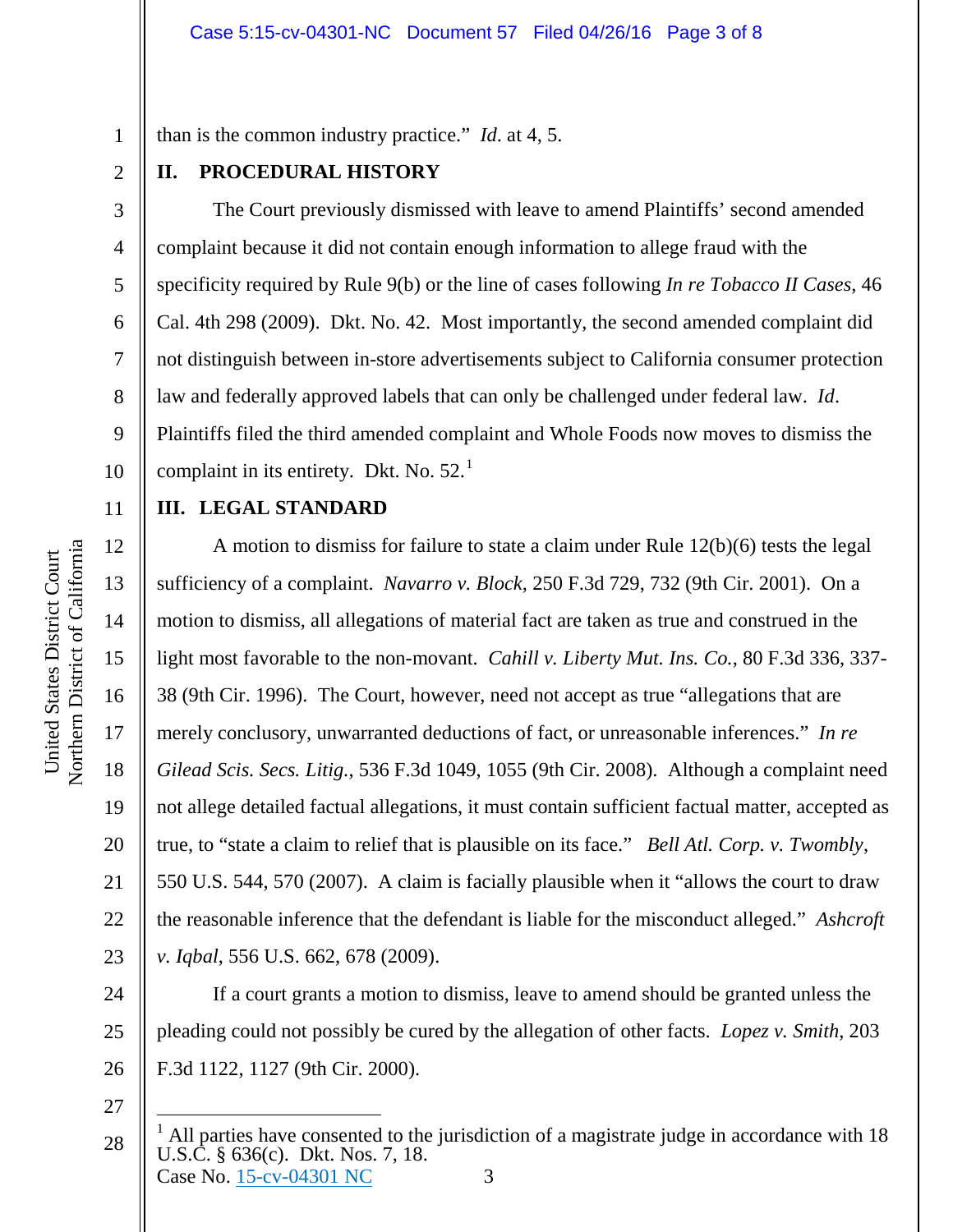#### **IV. DISCUSSION**

Whole Foods moves to dismiss the third amended complaint in its entirety with prejudice because it claims that Plaintiffs have failed to (1) allege fraud with the requisite level of specificity under Federal Rule of Civil Procedure 9(b) or establish an extensive and long-term advertising campaign as described in *In re Tobacco II Cases*, 46 Cal. 4th at 328, (2) plead sufficient facts to establish an affirmative misrepresentation or actionable omission under the UCL, CLRA, and FAL, and (3) show that their claims are not preempted by federal law. Dkt. No. 52 at 9.

Although the third amended complaint specifically identifies the contested advertisements, Whole Foods is correct that the complaint fails to allege affirmative misrepresentations or an actionable omission under the UCL, CLRA, and FAL. Therefore, the motion to dismiss is granted.

### **A. Alleged Fraud Under Rule 9(b)**

To state a claim for false or misleading advertising under the UCL or FAL, Plaintiffs must allege facts showing that Whole Foods' advertising is "likely to deceive a reasonable customer." *Williams v. Gerber Products, Co.*, 552 F.3d 934, 938 (9th Cir. 2008). Plaintiffs' claim under the CLRA must allege facts showing that Whole Foods advertised its meat products as having characteristics, benefits, uses, qualities, sponsorships, approvals or certifications that they do not have. Cal. Civ. Code § 1770(a)(2),(5),(7). Because Plaintiffs' UCL, FAL, and CLRA claims contain an element of fraud, the third amended complaint must satisfy the heightened pleading standards of Federal Rule of Civil Procedure 9(b). *Vess v. Ciba-Geigy Corp., USA*, 317 F.3d 1097, 1103-06 (9th Cir. 2003).

According to Rule 9(b), "a party must state with particularity the circumstances constituting fraud." Fed. R. Civ. P. 9(b). To satisfy Rule 9(b)'s standards, Plaintiffs must allege circumstances "specific enough to give defendants notice of the particular misconduct . . . so that they can defend against the charge and not just deny that they have done anything wrong." *Kearns v. Ford Motor Co.*, 567 F.3d 1120, 1124 (9th Cir. 2009)

United States District Court

United States District Court

1

2

3

4

5

6

7

8

9

28

21

22

23

24

25

26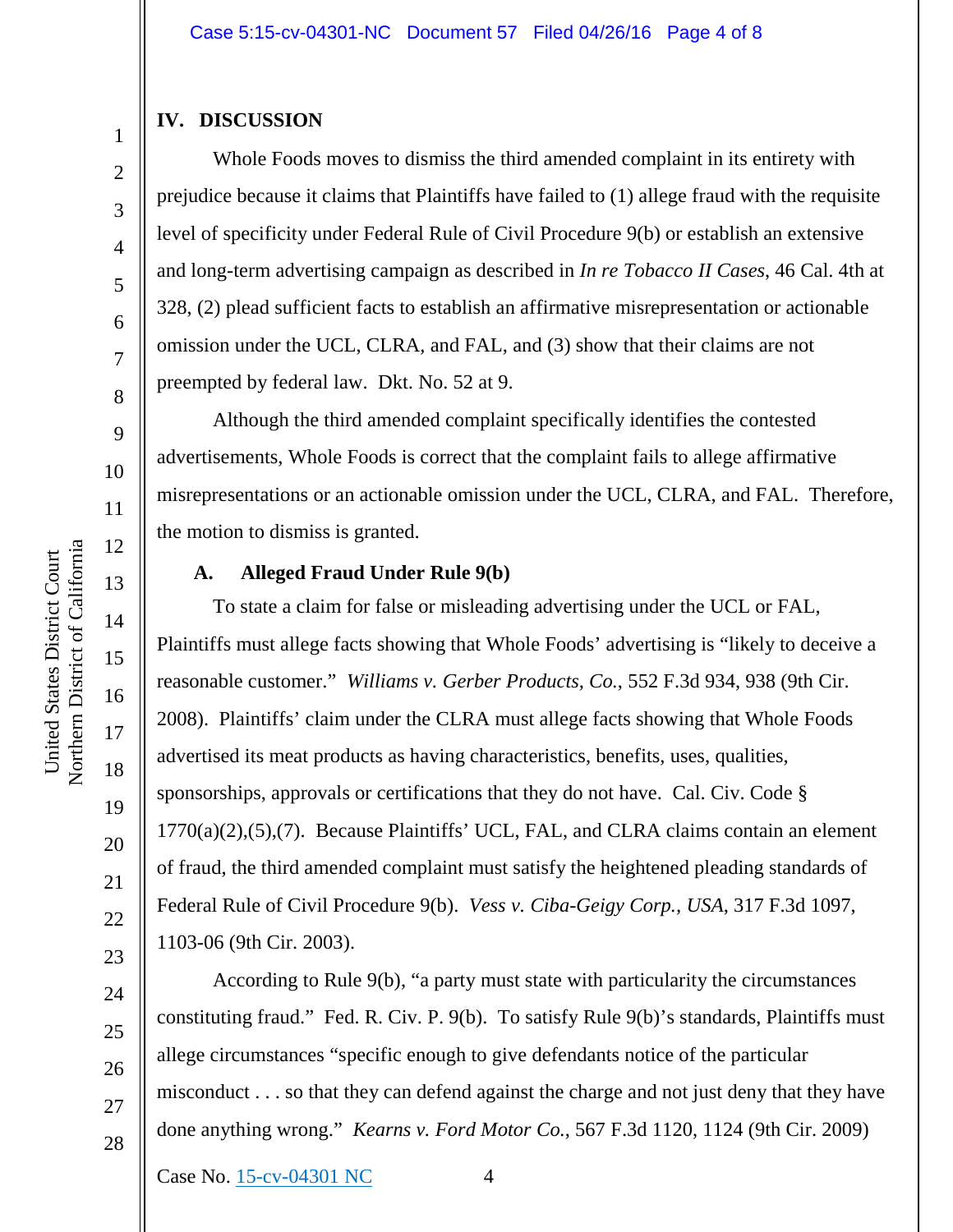#### Case 5:15-cv-04301-NC Document 57 Filed 04/26/16 Page 5 of 8

(internal quotations omitted). "Plaintiffs' complaint must identify the who, what, when, where, and how of the misconduct charged, as well as what is false or misleading about the purportedly fraudulent statement, and why it is false." *Salameh v. Tarsadia Hotel*, 726 F.3d 1124, 1133 (9th Cir. 2013) (internal quotations omitted).

Whole Foods argues that it "remains an open question" which of the signs and statements Grass relied upon when purchasing meat products, because Grass admits that she does not recall the specifics of the advertisements that she saw before purchasing the meat products. Dkt. No. 52 at 14.

The Court dismissed Plaintiffs' second amended complaint because it failed to identify with the requisite specificity which statements and signs it objected to. Dkt. No. 42 at 8. The third amended complaint has arrows identifying the signs and advertisements it contests, and describes the in-store signs and placards and how they are different from federally approved labels. Dkt. No. 51 at 12. Furthermore, Plaintiffs allege "that the large signs, colorful placards, and napkins were present in each Whole Foods retail store in California throughout the four year period." Dkt. No. 54 at 13. Because it has distinguished the subject of the complaint—Whole Foods' in-store signs, placards, and napkins—from federally approved labels on the meat packages, the third amended complaint is sufficiently specific under Rule 9(b).

19

1

2

3

4

5

6

7

8

9

10

11

12

13

14

15

16

17

18

20

21

### **B. Alleged Misrepresentations**

On the merits, the first question presented is whether Plaintiffs have successfully alleged actionable affirmative misrepresentations by Whole Foods on the signage and napkins. The Ninth Circuit in *Southland Sod Farms v. Stover Seed Co.*, 108 F.3d 1134, 1145 (9th Cir. 1997), stated that a "specific and measurable advertisement claim of product superiority based on product testing" is an actionable affirmative misrepresentation. *See also Coastal Abstract Serv., Inc. v. First Am. Title Ins. Co.*, 173 F.3d 725, 731 (9th Cir. 1999) (actionable statement of fact is a "specific and measurable claim, capable of being proved false or of being reasonably interpreted as a statement of objective fact").

Case No. [15-cv-04301 NC](https://ecf.cand.uscourts.gov/cgi-bin/DktRpt.pl?291292) 5 Whole Foods claims that the third amended complaint does not allege affirmative

Northern District of California Northern District of California United States District Court United States District Court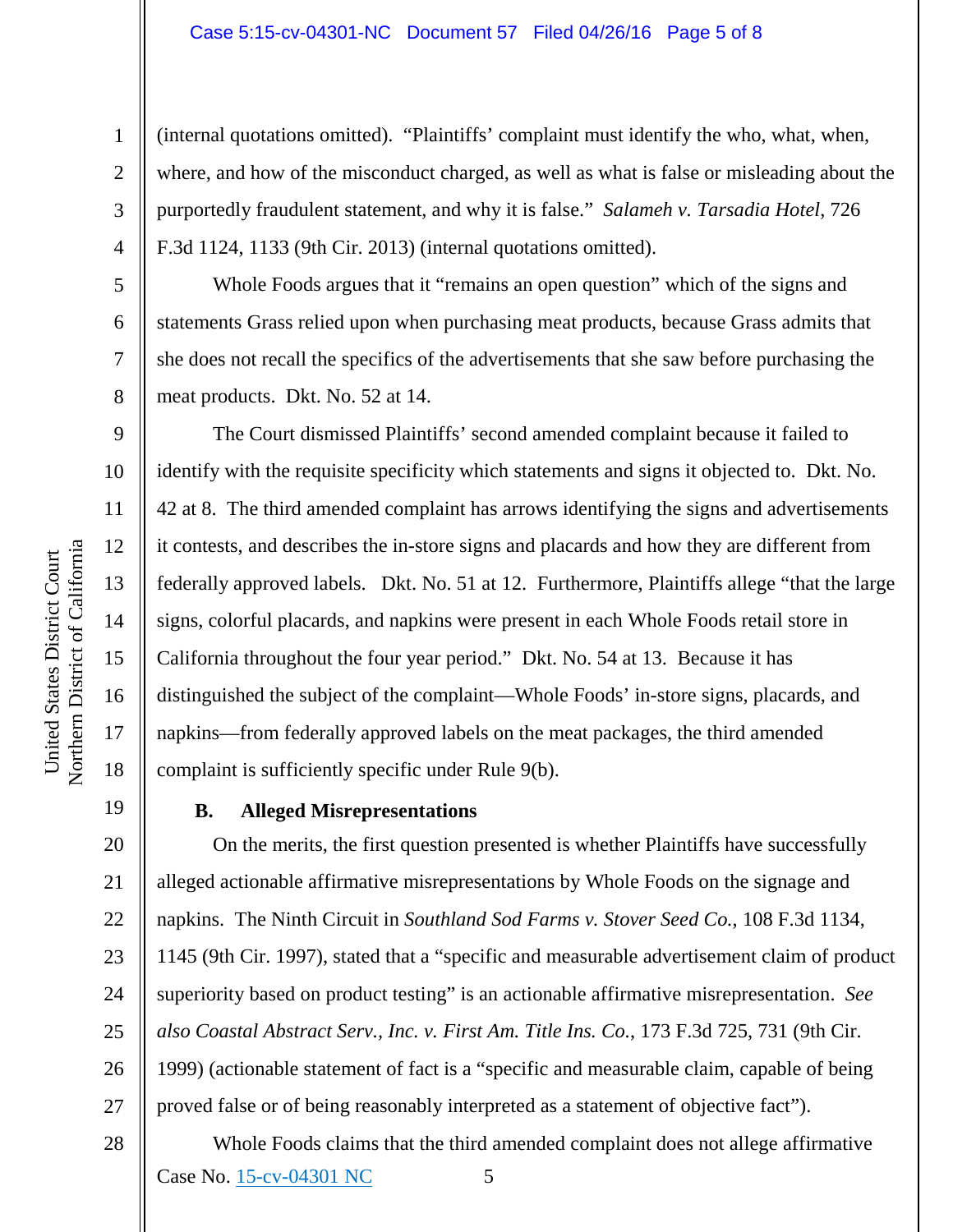#### Case 5:15-cv-04301-NC Document 57 Filed 04/26/16 Page 6 of 8

misrepresentations by Whole Foods. Dkt. No. 52 at 21. Whole Foods argues, and Plaintiffs concede, that many of the statements such as "No Cages," or "Healthy Animals," are not factually untrue. Instead, Plaintiffs argue that Whole Foods uses the signs and napkins "describing its '5 step animal welfare rating' program emphasizing 'the well-being of animals' and using a variety of promotional slogans to create the impression that Whole Foods's standards ensure their superior treatment (and therefore also superior meat quality)." Dkt. No. 54 at 21.

Whole Foods correctly points out that statements such as "Great-Tasting Meat From Healthy Animals," and "Raised Right Tastes Right," are "not actionable statements of fact, because they are not quantifiable, objective statements." Dkt. No. 52 at 22. Applying *Southland*, a district court in this district "detect[ed] nothing 'specific or measurable' about the phrases 'Most Advanced Notebook Ever' or 'State–of–the–Art.'" *Marcus v. Apple Inc.*, No. 14-cv-03824 WHA, 2015 WL 151489, at \*5 (N.D. Cal. Jan. 8, 2015). Those statements were instead found to be "non-actionable puffery." *Id*. Likewise, a court in the Southern District of California found that "highest quality," "balanced diet plan," and "part of a sensible diet" were nonactionable puffery. *Fraker v. KFC Corp.*, 2007 WL 1296571, at \*3 (S.D. Cal. Apr. 30, 2007).

Case No. [15-cv-04301 NC](https://ecf.cand.uscourts.gov/cgi-bin/DktRpt.pl?291292) 6 18 19 20 21 22 23 24 25 26 27 28 Here, Whole Foods' statements on the signage and napkins are unspecific and unmeasurable, and therefore constitute puffery. For example, Plaintiffs attach a photograph showing a napkin containing: (1) the GAP insignia and the GAP rating system; (2) the statement "Our hamburger meat is ground fresh in-store daily" and (3) the statement "Our standards are . . . NO added hormones & NO antibiotics, ever. We believe in great tasting meat from healthy animals." Dkt. No. 51, at 13. There is also a photograph of a sign stating, "Great-Tasting Meat from Healthy Animals. That Means No Added Hormones No Antibiotics Ever." *Id*. Plaintiffs do not contend that the meat products bought by Grass contained hormones or antibiotics. They also do not allege that the animals raised for the meat products are unhealthy. Therefore, the statements such as "great tasting meat from healthy animals" are taste representations that are not

1

2

3

4

5

6

7

8

9

10

11

12

13

14

15

16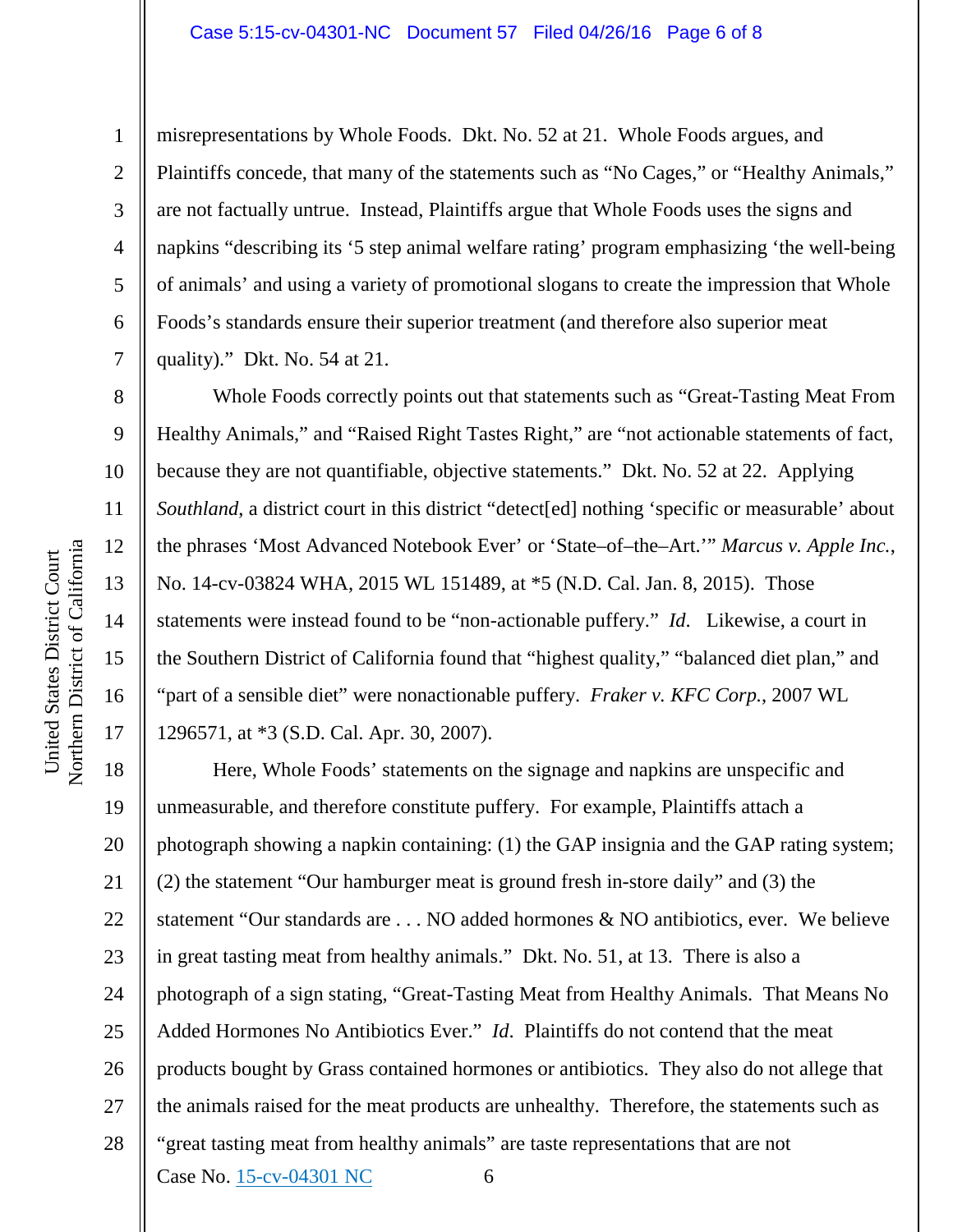1 quantifiable.

2

3

4

5

6

7

8

9

10

11

12

13

14

15

16

17

18

19

20

Plaintiffs argue that statements such as "No Cages" are affirmative misrepresentations because they "merely mimic normal industry practices, which is deceptive given that Whole Foods's advertisements create the impression of ensuring superior animal treatment." Dkt. No. 54 at 21. Plaintiffs do not allege that Whole Foods' chickens are kept in cages. They allege that because the standard practice in the industry is not to raise broiler chickens in cages, the statement creates an "illusion of improvement to animal welfare" that is false because it merely mimics industry standards. *Id*. at 22. However, Plaintiffs are describing an omission: Whole Foods' failure to inform consumers that raising chickens for meat outside of cages is the industry standard. The statement "No Cages," is not untruthful. As such, it does not constitute an affirmative misrepresentation. Plaintiffs' third amended complaint therefore fails to make out a claim upon which relief can be granted.

## **C. Actionable Omissions**

The second question presented is whether Plaintiffs have alleged actionable omissions by Whole Foods. Plaintiffs claim that "Whole Foods has a duty to disclose that the audit process is a sham and that key standards merely mimic industry practices." Dkt. No. 54 at 22. However, retailers do not have a duty to disclose product information unless it relates to a consumer safety issue. *Wilson v. Hewlett Packard Co.*, 668 F.3d 1136, 1141 (9th Cir. 2012).

21 26 27 Plaintiffs cite to *Falk v. Gen. Motors Corp.*, 496 F. Supp. 2d 1088, 1099 (N.D. Cal. 2007) for the proposition that plaintiffs in fraud cases need not specify time, place, and specific content of an omission as precisely as that "required by a normal fraud claim." Dkt. No. 54 at 17. However, *Falk* was about faulty speedometers in cars and the "plaintiffs successfully allege[d] that the potential for failed speedometers constitutes a safety hazard." *Id*. at 1096 n.1. Therefore, *Falk* illustrates the kind of consumer safety issue that a retailer has a duty to disclose.

Case No. [15-cv-04301 NC](https://ecf.cand.uscourts.gov/cgi-bin/DktRpt.pl?291292) 7 Because Plaintiffs do not allege a consumer safety issue, their omission claim